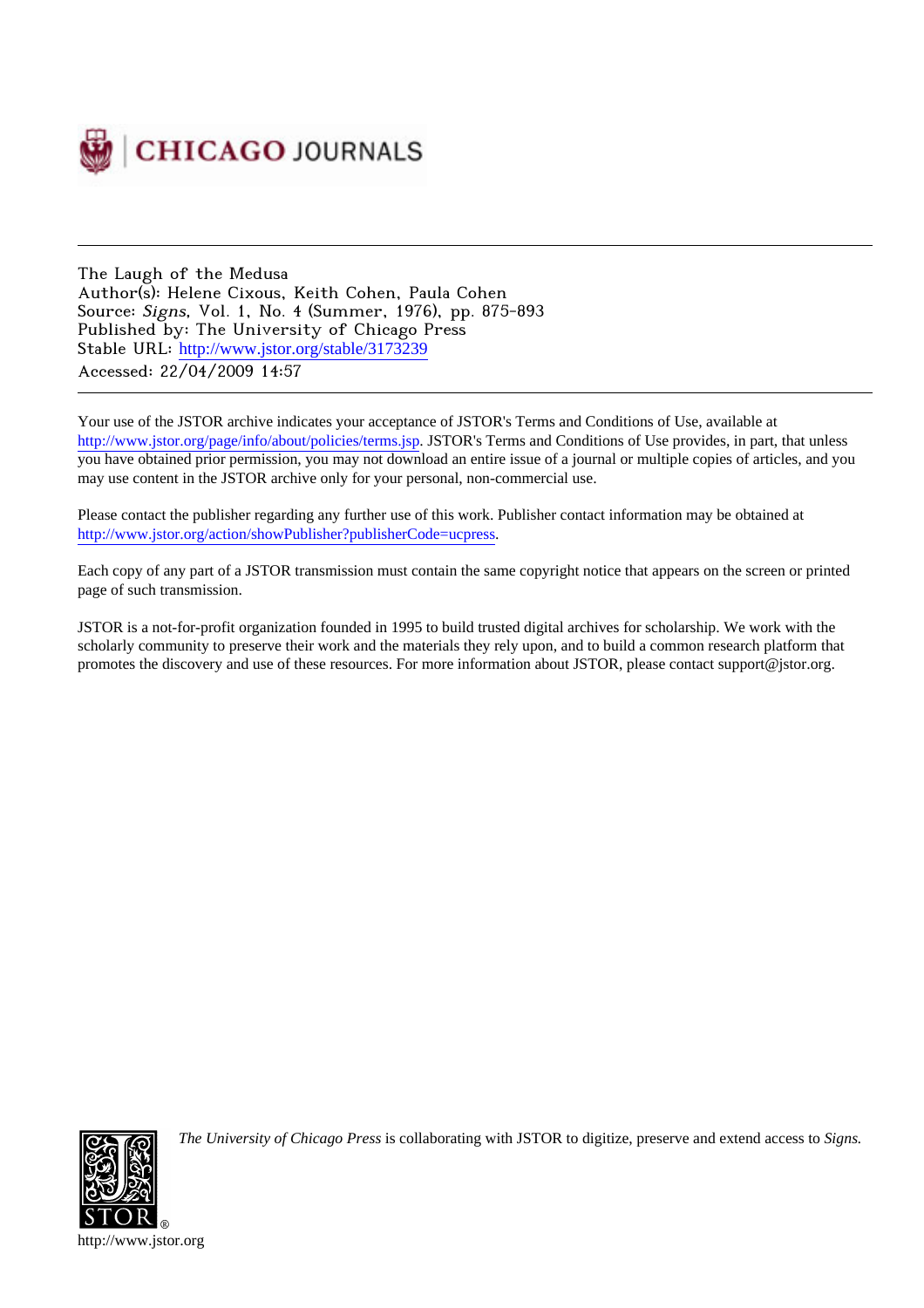## **VIEWPOINT**

## **The Laugh of the Medusa**

## **Hélène Cixous**

## **Translated by Keith Cohen and Paula Cohen**

**I shall speak about women's writing: about what it will do. Woman must write her self: must write about women and bring women to writing, from which they have been driven away as violently as from their bodies-for the same reasons, by the same law, with the same fatal goal. Woman must put herself into the text-as into the world and into history-by her own movement.** 

**The future must no longer be determined by the past. I do not deny that the effects of the past are still with us. But I refuse to strengthen them by repeating them, to confer upon them an irremovability the equivalent of destiny, to confuse the biological and the cultural. Anticipation is imperative.** 

**Since these reflections are taking shape in an area just on the point of being discovered, they necessarily bear the mark of our time-a time during which the new breaks away from the old, and, more precisely, the (feminine) new from the old (la nouvelle de l'ancien). Thus, as there are no grounds for establishing a discourse, but rather an arid millennial ground to break, what I say has at least two sides and two aims: to break up, to destroy; and to foresee the unforeseeable, to project.** 

**I write this as a woman, toward women. When I say "woman," I'm speaking of woman in her inevitable struggle against conventional man; and of a universal woman subject who must bring women to their senses** 

**This is a revised version of "Le Rire de la Meduse," which appeared in L'Arc (1975), pp. 39-54.** 

**<sup>[</sup>Signs: Journal of Women in Culture and Society 1976, vol. 1, no. 4] ? 1976 by The University of Chicago. All rights reserved.**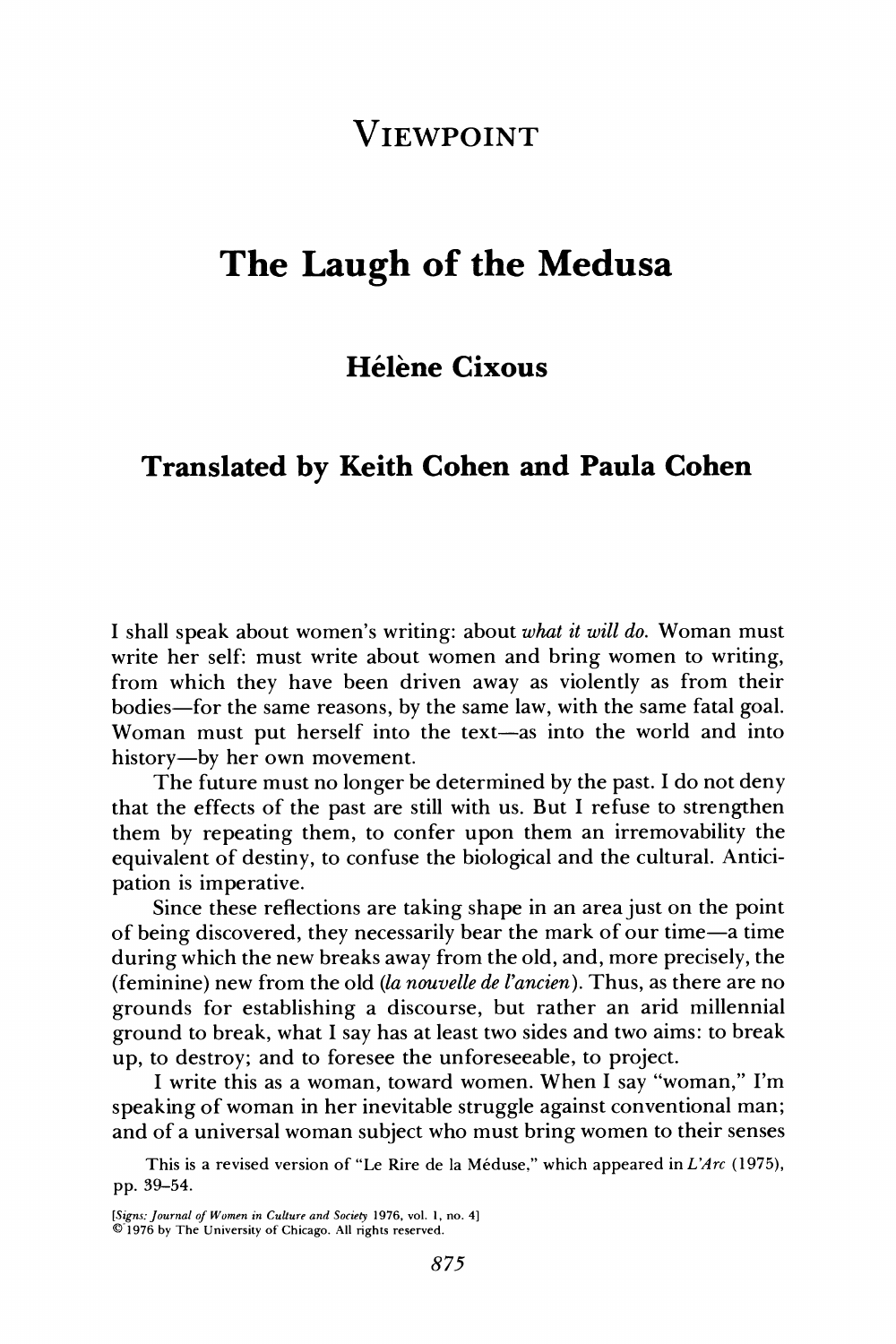**and to their meaning in history. But first it must be said that in spite of the enormity of the repression that has kept them in the "dark"-that dark which people have been trying to make them accept as their attribute-there is, at this time, no general woman, no one typical woman. What they have in common I will say. But what strikes me is the infinite richness of their individual constitutions: you can't talk about a female sexuality, uniform, homogeneous, classifiable into codes-any more than you can talk about one unconscious resembling another. Women's imaginary is inexhaustible, like music, painting, writing: their stream of phantasms is incredible.** 

**I have been amazed more than once by a description a woman gave me of a world all her own which she had been secretly haunting since early childhood. A world of searching, the elaboration of a knowledge, on the basis of a systematic experimentation with the bodily functions, a passionate and precise interrogation of her erotogeneity. This practice, extraordinarily rich and inventive, in particular as concerns masturbation, is prolonged or accompanied by a production of forms, a veritable aesthetic activity, each stage of rapture inscribing a resonant vision, a composition, something beautiful. Beauty will no longer be forbidden.** 

**I wished that that woman would write and proclaim this unique empire so that other women, other unacknowledged sovereigns, might exclaim: I, too, overflow; my desires have invented new desires, my body knows unheard-of songs. Time and again I, too, have felt so full of luminous torrents that I could burst-burst with forms much more beautiful than those which are put up in frames and sold for a stinking fortune. And I, too, said nothing, showed nothing; I didn't open my mouth, I didn't repaint my half of the world. I was ashamed. I was afraid, and I swallowed my shame and my fear. I said to myself: You are mad! What's the meaning of these waves, these floods, these outbursts? Where is the ebullient, infinite woman who, immersed as she was in her naivete, kept in the dark about herself, led into self-disdain by the great arm of parental-conjugal phallocentrism, hasn't been ashamed of her strength? Who, surprised and horrified by the fantastic tumult of her drives (for she was made to believe that a well-adjusted normal woman has a ... divine composure), hasn't accused herself of being a monster? Who, feeling a funny desire stirring inside her (to sing, to write, to dare to speak, in short, to bring out something new), hasn't thought she was sick? Well, her shameful sickness is that she resists death, that she makes trouble.** 

**And why don't you write? Write! Writing is for you, you are for you; your body is yours, take it. I know why you haven't written. (And why I didn't write before the age of twenty-seven.) Because writing is at once too high, too great for you, it's reserved for the great-that is, for "great men"; and it's "silly." Besides, you've written a little, but in secret. And it**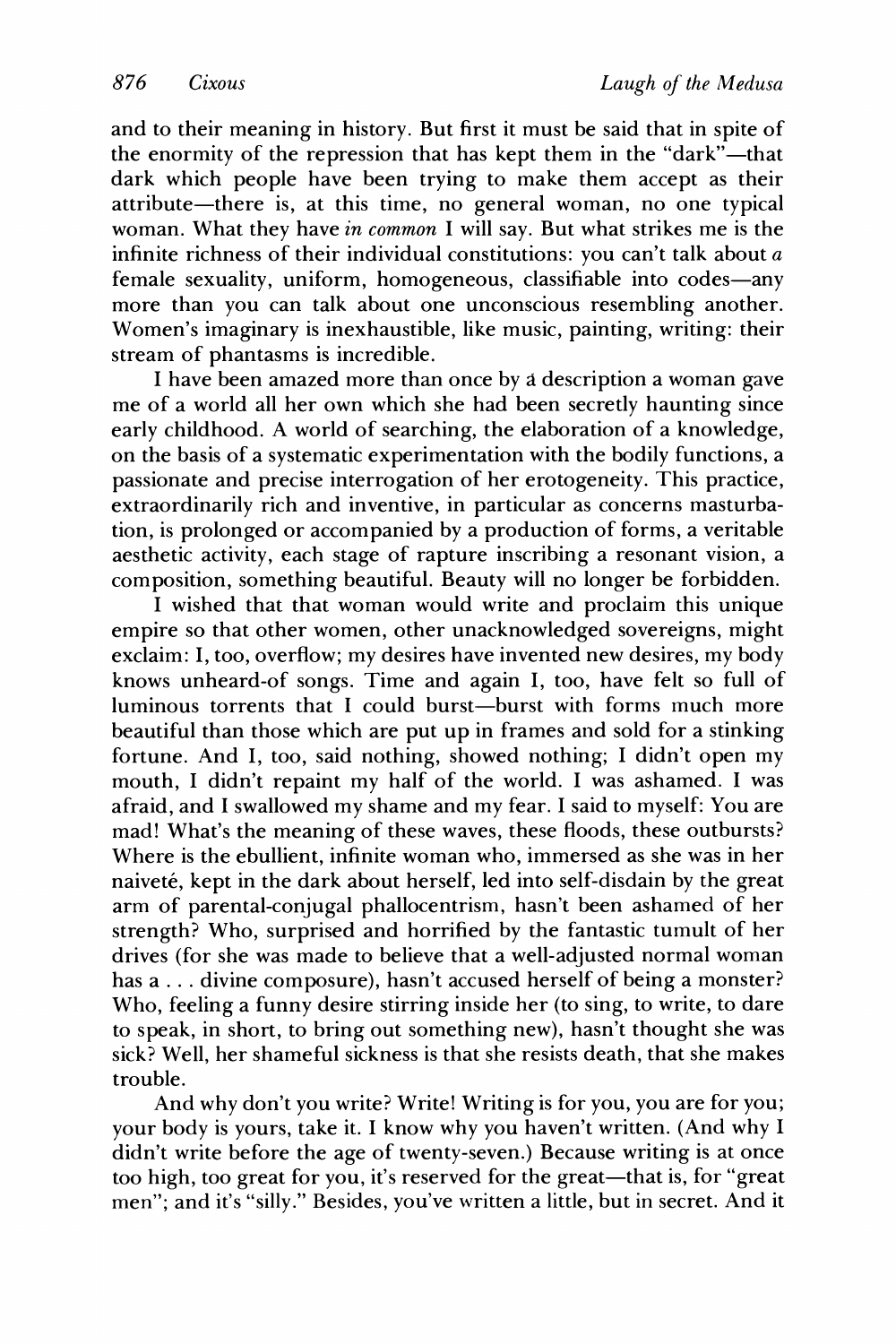**wasn't good, because it was in secret, and because you punished yourself for writing, because you didn't go all the way; or because you wrote, irresistibly, as when we would masturbate in secret, not to go further, but to attenuate the tension a bit, just enough to take the edge off. And then as soon as we come, we go and make ourselves feel guilty-so as to be forgiven; or to forget, to bury it until the next time.** 

**Write, let no one hold you back, let nothing stop you: not man; not the imbecilic capitalist machinery, in which publishing houses are the crafty, obsequious relayers of imperatives handed down by an economy that works against us and off our backs; and not yourself. Smug-faced readers, managing editors, and big bosses don't like the true texts of women-female-sexed texts. That kind scares them.** 

**I write woman: woman must write woman. And man, man. So only an oblique consideration will be found here of man; it's up to him to say where his masculinity and femininity are at: this will concern us once men have opened their eyes and seen themselves clearly.1** 

**Now women return from afar, from always: from "without," from the heath where witches are kept alive; from below, from beyond "culture"; from their childhood which men have been trying desperately to make them forget, condemning it to "eternal rest." The little girls and their "ill-mannered" bodies immured, well-preserved, intact unto themselves, in the mirror. Frigidified. But are they ever seething underneath!**  What an effort it takes-there's no end to it-for the sex cops to bar their **threatening return. Such a display of forces on both sides that the struggle has for centuries been immobilized in the trembling equilibrium of a deadlock.** 

**Here they are, returning, arriving over and again, because the unconscious is impregnable. They have wandered around in circles, confined to the narrow room in which they've been given a deadly brainwashing. You can incarcerate them, slow them down, get away with the old Apartheid routine, but for a time only. As soon as they begin to speak, at the same time as they're taught their name, they can be taught that their territory is black: because you are Africa, you are black. Your** 

**1. Men still have everything to say about their sexuality, and everything to write. For what they have said so far, for the most part, stems from the opposition activity/passivity, from the power relation between a fantasized obligatory virility meant to invade, to colonize, and the consequential phantasm of woman as a "dark continent" to penetrate and to "pacify." (We know what "pacify" means in terms of scotomizing the other and misrecognizing the self.) Conquering her, they've made haste to depart from her borders, to get out of sight, out of body. The way man has of getting out of himself and into her whom he takes not for the other but for his own, deprives him, he knows, of his own bodily territory. One can understand how man, confusing himself with his penis and rushing in for the attack, might feel resentment and fear of being "taken" by the woman, of being lost in her, absorbed, or alone.**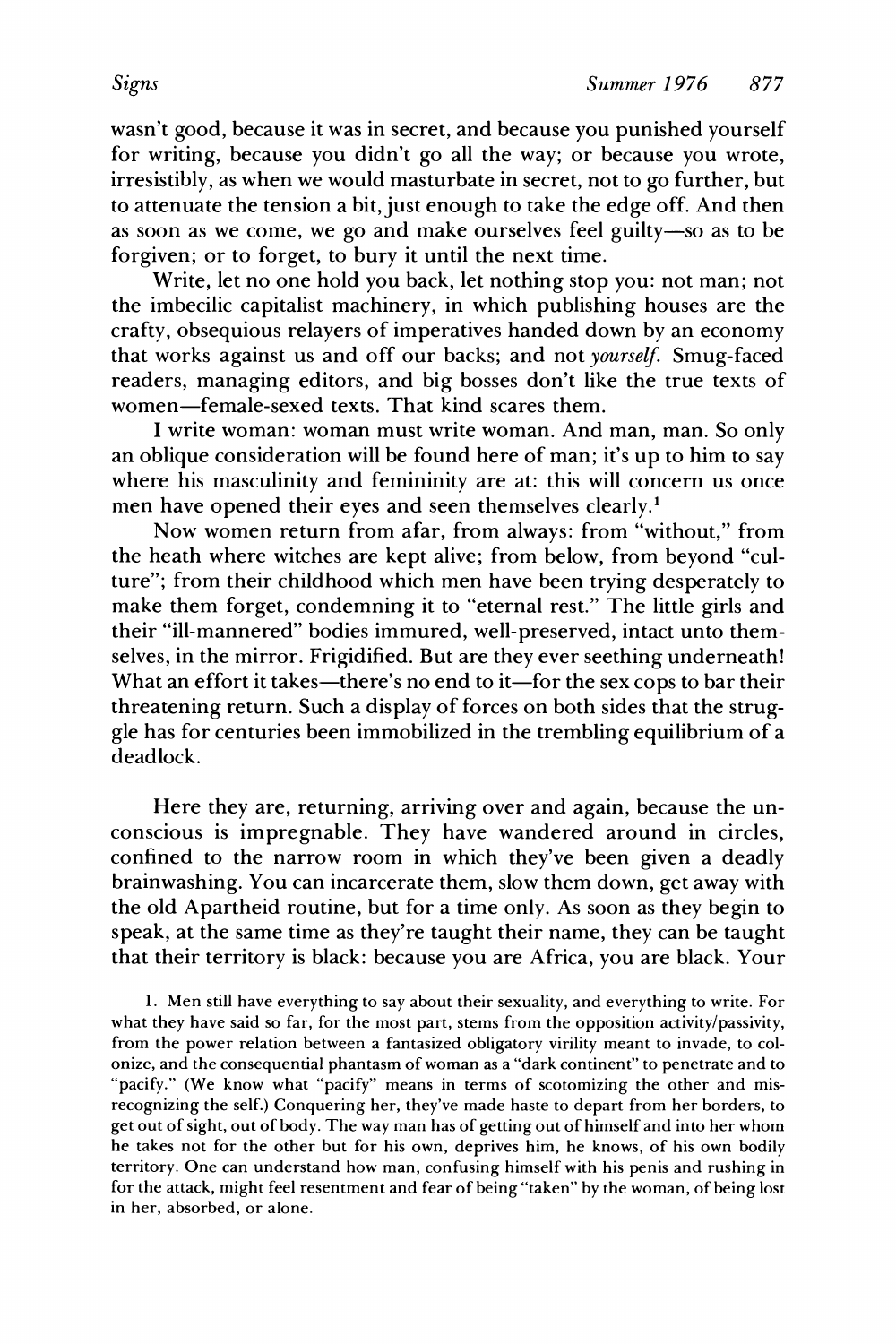**continent is dark. Dark is dangerous. You can't see anything in the dark, you're afraid. Don't move, you might fall. Most of all, don't go into the forest. And so we have internalized this horror of the dark.** 

**Men have committed the greatest crime against women. Insidiously, violently, they have led them to hate women, to be their own enemies, to mobilize their immense strength against themselves, to be the executants of their virile needs. They have made for women an antinarcissism! A narcissism which loves itself only to be loved for what women haven't got! They have constructed the infamous logic of antilove.** 

**We the precocious, we the repressed of culture, our lovely mouths gagged with pollen, our wind knocked out of us, we the labyrinths, the**  ladders, the trampled spaces, the bevies—we are black and we are beau**tiful.** 

**We're stormy, and that which is ours breaks loose from us without our fearing any debilitation. Our glances, our smiles, are spent; laughs exude from all our mouths; our blood flows and we extend ourselves without ever reaching an end; we never hold back our thoughts, our signs, our writing; and we're not afraid of lacking.** 

**What happiness for us who are omitted, brushed aside at the scene of inheritances; we inspire ourselves and we expire without running out of breath, we are everywhere!** 

**From now on, who, if we say so, can say no to us? We've come back from always.** 

**It is time to liberate the New Woman from the Old by coming to know her-by loving her for getting by, for getting beyond the Old without delay, by going out ahead of what the New Woman will be, as an arrow quits the bow with a movement that gathers and separates the vibrations musically, in order to be more than her self.** 

**I say that we must, for, with a few rare exceptions, there has not yet been any writing that inscribes femininity; exceptions so rare, in fact, that, after plowing through literature across languages, cultures, and**  ages,<sup>2</sup> one can only be startled at this vain scouting mission. It is well **known that the number of women writers (while having increased very slightly from the nineteenth century on) has always been ridiculously small. This is a useless and deceptive fact unless from their species of female writers we do not first deduct the immense majority whose workmanship is in no way different from male writing, and which either obscures women or reproduces the classic representations of women (as**  sensitive—intuitive—dreamy, etc.)<sup>3</sup>

**2. I am speaking here only of the place "reserved" for women by the Western world.** 

**3. Which works, then, might be called feminine? I'll just point out some examples: one would have to give them full readings to bring out what is pervasively feminine in their significance. Which I shall do elsewhere. In France (have you noted our infinite poverty in**  this field?-the Anglo-Saxon countries have shown resources of distinctly greater conse**quence), leafing through what's come out of the twentieth century-and it's not much-the**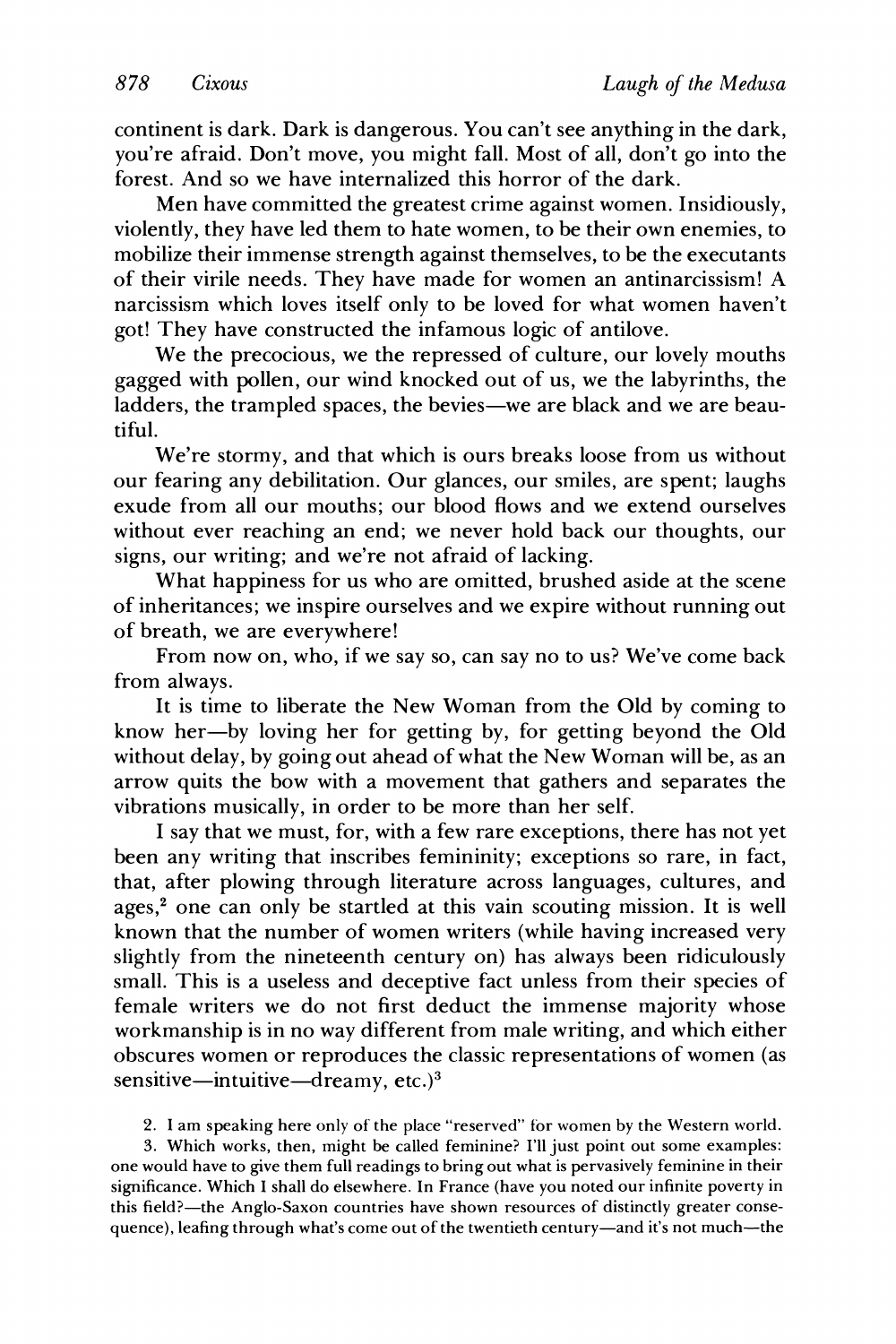**Let me insert here a parenthetical remark. I mean it when I speak of male writing. I maintain unequivocally that there is such a thing as marked writing; that, until now, far more extensively and repressively than is ever suspected or admitted, writing has been run by a libidinal and cultural-hence political, typically masculine-economy; that this is a locus where the repression of women has been perpetuated, over and over, more or less consciously, and in a manner that's frightening since it's often hidden or adorned with the mystifying charms of fiction; that this locus has grossly exaggerated all the signs of sexual opposition (and not sexual difference), where woman has never her turn to speak-this being all the more serious and unpardonable in that writing is precisely the very possibility of change, the space that can serve as a springboard for subversive thought, the precursory movement of a transformation of social and cultural structures.** 

**Nearly the entire history of writing is confounded with the history of reason, of which it is at once the effect, the support, and one of the privileged alibis. It has been one with the phallocentric tradition. It is indeed that same self-admiring, self-stimulating, self-congratulatory phallocentrism.** 

With some exceptions, for there have been failures-and if it weren't for them, I wouldn't be writing (I-woman, escapee)-in that **enormous machine that has been operating and turning out its "truth" for centuries. There have been poets who would go to any lengths to slip**  something by at odds with tradition-men capable of loving love and **hence capable of loving others and of wanting them, of imagining the woman who would hold out against oppression and constitute herself as a superb, equal, hence "impossible" subject, untenable in a real social framework. Such a woman the poet could desire only by breaking the codes that negate her. Her appearance would necessarily bring on, if not revolution-for the bastion was supposed to be immutable-at least harrowing explosions. At times it is in the fissure caused by an earthquake, through that radical mutation of things brought on by a material upheaval when every structure is for a moment thrown off balance and an ephemeral wildness sweeps order away, that the poet slips something by, for a brief span, of woman. Thus did Kleist expend himself in his yearning for the existence of sister-lovers, maternal daughters, mother-sisters, who never hung their heads in shame. Once the palace of magistrates is restored, it's time to pay: immediate bloody death to the uncontrollable elements.** 

**But only the poets-not the novelists, allies of representationalism. Because poetry involves gaining strength through the unconscious and** 

**only inscriptions of femininity that I have seen were by Colette, Marguerite Duras, ... and**  Jean Genêt.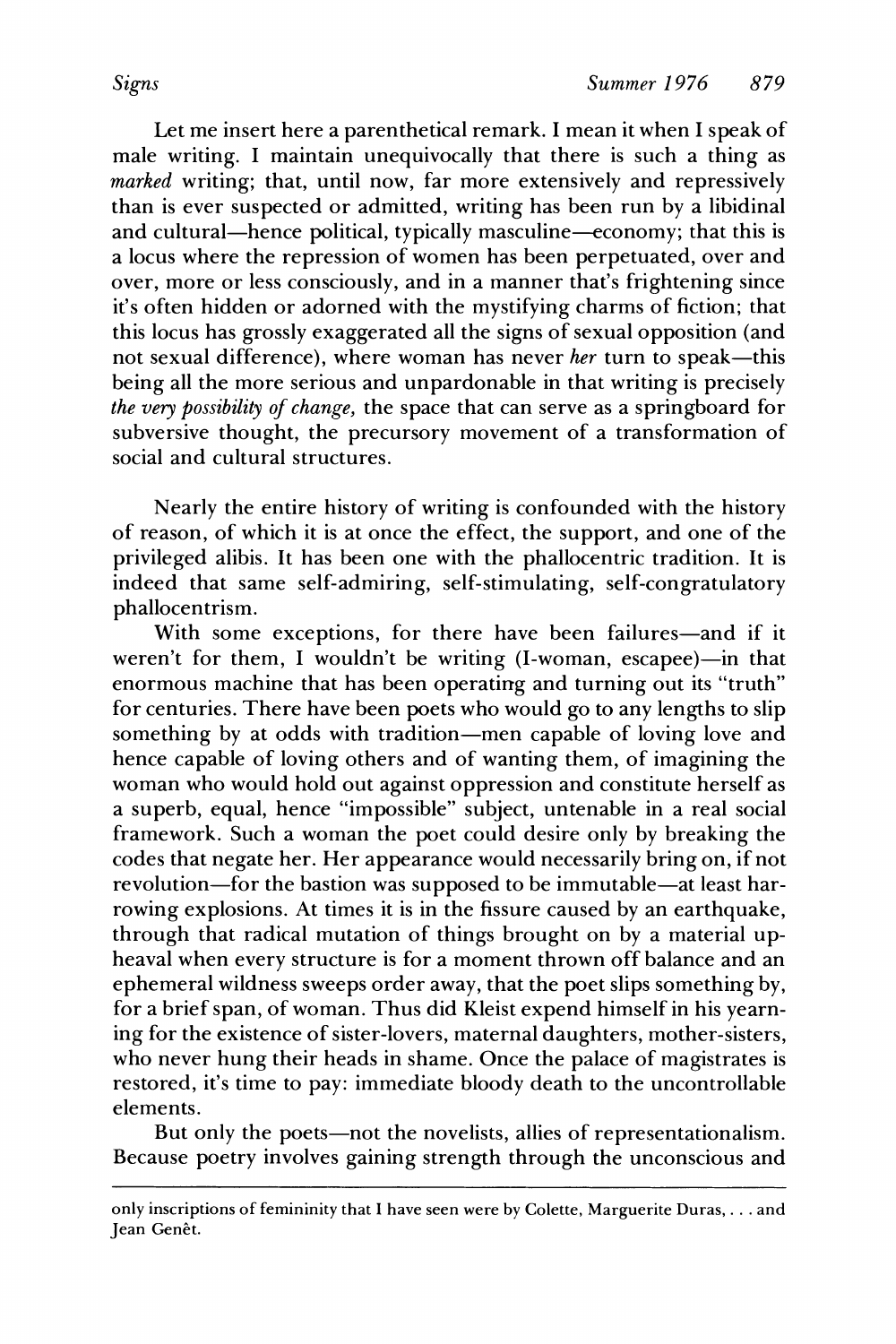**because the unconscious, that other limitless country, is the place where the repressed manage to survive: women, or as Hoffmann would say, fairies.** 

**She must write her self, because this is the invention of a new insurgent writing which, when the moment of her liberation has come, will allow her to carry out the indispensable ruptures and transformations in her history, first at two levels that cannot be separated.** 

**a) Individually. By writing her self, woman will return to the body which has been more than confiscated from her, which has been turned into the uncanny stranger on display-the ailing or dead figure, which so often turns out to be the nasty companion, the cause and location of inhibitions. Censor the body and you censor breath and speech at the same time.** 

**Write your self. Your body must be heard. Only then will the immense resources of the unconscious spring forth. Our naphtha will spread, throughout the world, without dollars-black or gold -nonassessed values that will change the rules of the old game.** 

**To write. An act which will not only "realize" the decensored relation of woman to her sexuality, to her womanly being, giving her access to her native strength; it will give her back her goods, her pleasures, her organs, her immense bodily territories which have been kept under seal; it will tear her away from the superegoized structure in which she has always occupied the place reserved for the guilty (guilty of everything, guilty at every turn: for having desires, for not having any; for being frigid, for being "too hot"; for not being both at once; for being too motherly and not enough; for having children and for not having any;**  for nursing and for not nursing ... )—tear her away by means of this **research, this job of analysis and illumination, this emancipation of the marvelous text of her self that she must urgently learn to speak. A woman without a body, dumb, blind, can't possibly be a good fighter. She is reduced to being the servant of the militant male, his shadow. We must kill the false woman who is preventing the live one from breathing. Inscribe the breath of the whole woman.** 

**b) An act that will also be marked by woman's seizing the occasion to speak, hence her shattering entry into history, which has always been based on her suppression.** To write and thus to forge for herself the an**tilogos weapon. To become at will the taker and initiator, for her own right, in every symbolic system, in every political process.** 

**It is time for women to start scoring their feats in written and oral language.** 

**Every woman has known the torment of getting up to speak. Her heart racing, at times entirely lost for words, ground and language slipping away-that's how daring a feat, how great a transgression it is for a**  woman to speak—even just open her mouth—in public. A double dis**tress, for even if she transgresses, her words fall almost always upon the**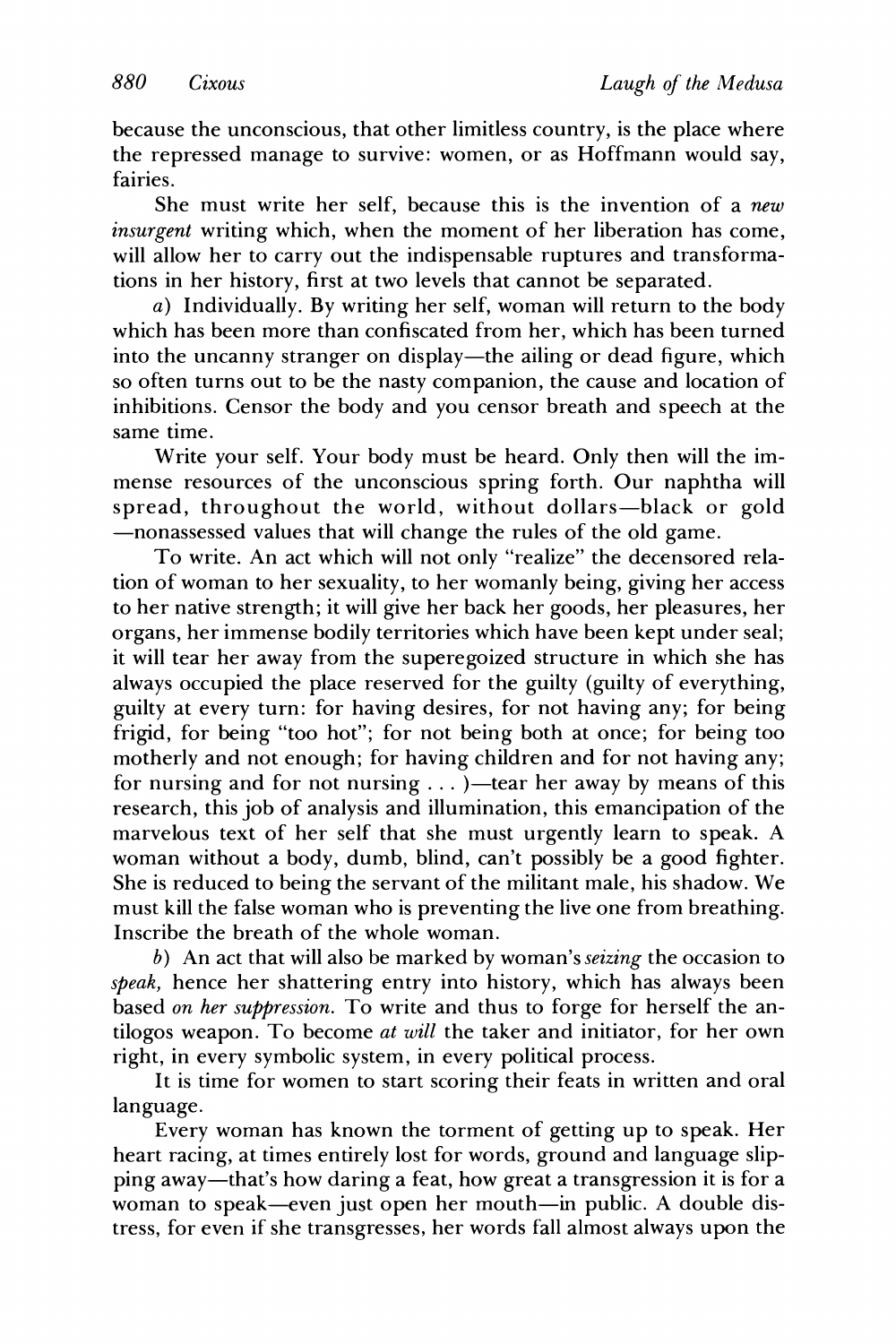**deaf male ear, which hears in language only that which speaks in the masculine.** 

**It is by writing, from and toward women, and by taking up the challenge of speech which has been governed by the phallus, that women will confirm women in a place other than that which is reserved in and by the symbolic, that is, in a place other than silence. Women should break out of the snare of silence. They shouldn't be conned into accepting a domain which is the margin or the harem.** 

**Listen to a woman speak at a public gathering (if she hasn't painfully lost her wind). She doesn't "speak," she throws her trembling body forward; she lets go of herself, she flies; all of her passes into her voice, and it's with her body that she vitally supports the "logic" of her speech. Her flesh speaks true. She lays herself bare. In fact, she physically materializes what she's thinking; she signifies it with her body. In a certain way she inscribes what she's saying, because she doesn't deny her drives the intractable and impassioned part they have in speaking. Her speech, even when "theoretical" or political, is never simple or linear or "objectified," generalized: she draws her story into history.** 

**There is not that scission, that division made by the common man between the logic of oral speech and the logic of the text, bound as he is by his antiquated relation-servile, calculating-to mastery. From which proceeds the niggardly lip service which engages only the tiniest part of the body, plus the mask.** 

**In women's speech, as in their writing, that element which never stops resonating, which, once we've been permeated by it, profoundly**  and imperceptibly touched by it, retains the power of moving us—that **element is the song: first music from the first voice of love which is alive in every woman. Why this privileged relationship with the voice? Because no woman stockpiles as many defenses for countering the drives as does a man. You don't build walls around yourself, you don't forego pleasure as "wisely" as he. Even if phallic mystification has generally contaminated good relationships, a woman is never far from "mother" (I mean outside her role functions: the "mother" as nonname and as source of goods). There is always within her at least a little of that good mother's milk. She writes in white ink.** 

Woman for women.-There always remains in woman that force which produces/is produced by the other-in particular, the other **woman. In her, matrix, cradler; herself giver as her mother and child; she is her own sister-daughter. You might object, "What about she who is the hysterical offspring of a bad mother?" Everything will be changed once woman gives woman to the other woman. There is hidden and always ready in woman the source; the locus for the other. The mother, too, is a metaphor. It is necessary and sufficient that the best of herself be given to woman by another woman for her to be able to love herself and return in love the body that was "born" to her. Touch me, caress me,**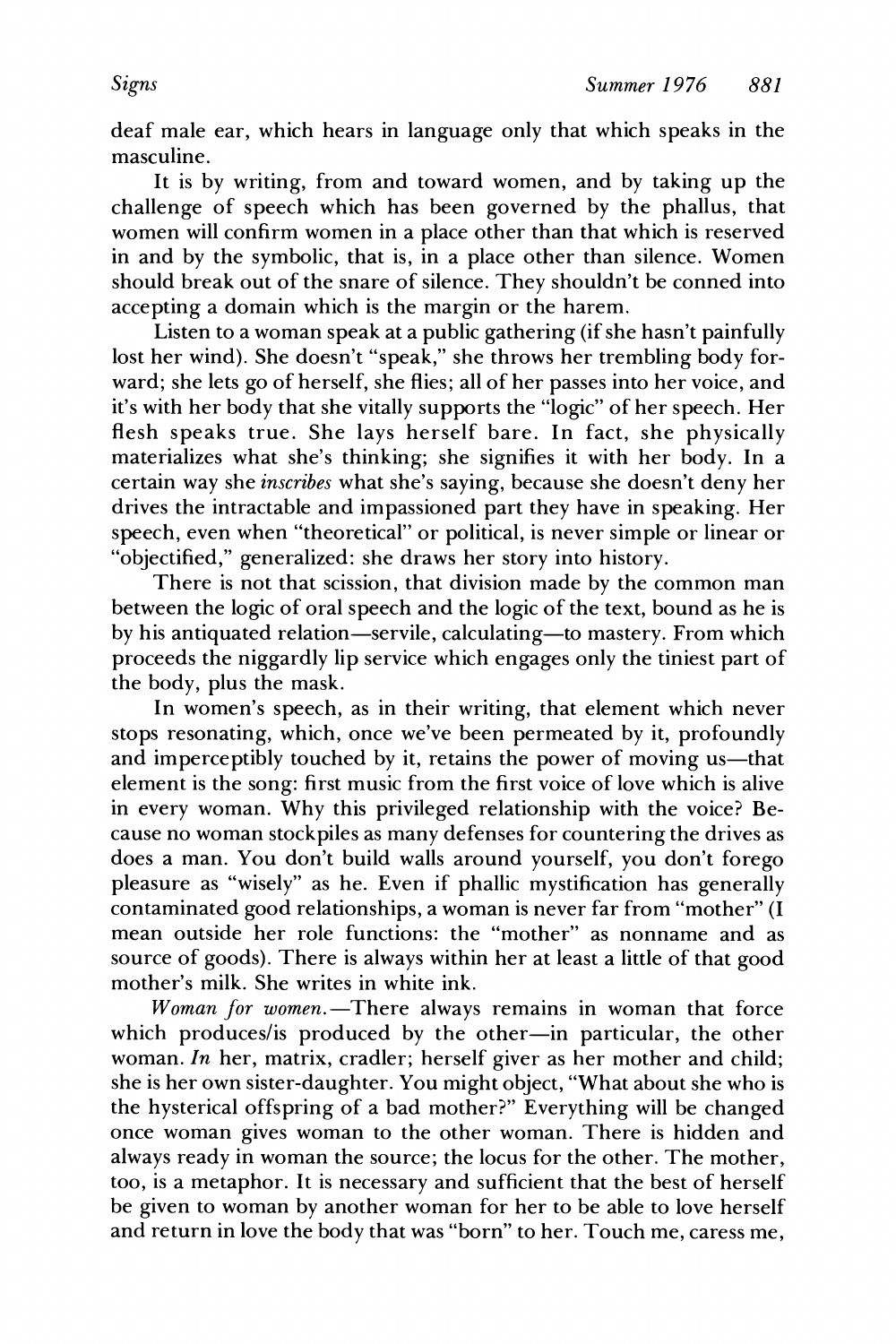**you the living no-name, give me my self as myself. The relation to the "mother," in termsof intense pleasure and violence, is curtailed no more than the relation to childhood (the child that she was, that she is, that she makes, remakes, undoes, there at the point where, the same, she others herself). Text: my body-shot through with streams of song; I don't mean the overbearing, clutchy "mother" but, rather, what touches you, the equivoice that affects you, fills your breast with an urge to come to language and launches your force; the rhythm that laughs you; the intimate recipient who makes all metaphors possible and desirable; body (body? bodies?), no more describable than god, the soul, or the Other; that part of you that leaves a space between yourself and urges you to inscribe in language your woman's style. In women there is always more or less of the mother who makes everything all right, who nourishes, and who stands up against separation; a force that will not be cut off but will knock the wind out of the codes. We will rethink womankind beginning with every form and every period of her body. The Americans remind us, "We are all Lesbians"; that is, don't denigrate woman, don't make of her what men have made of you.** 

**Because the "economy" of her drives is prodigious, she cannot fail, in seizing the occasion to speak, to transform directly and indirectly all systems of exchange based on masculine thrift. Her libido will produce far more radical effects of political and social change than some might like to think.** 

**Because she arrives, vibrant, over and again, we are at the beginning of a new history, or rather of a process of becoming in which several histories intersect with one another. As subject for history, woman al**ways occurs simultaneously in several places. Woman un-thinks<sup>4</sup> the **unifying, regulating history that homogenizes and channels forces, herding contradictions into a single battlefield. In woman, personal history blends together with the history of all women, as well as national and world history. As a militant, she is an integral part of all liberations. She must be farsighted, not limited to a blow-by-blow interaction. She foresees that her liberation will do more than modify power relations or toss the ball over to the other camp; she will bring about a mutation in human relations, in thought, in all praxis: hers is not simply a class struggle, which she carries forward into a much vaster movement. Not that in order to be a woman-in-struggle(s) you have to leave the class struggle or repudiate it; but you have to split it open, spread it out, push it forward, fill it with the fundamental struggle so as to prevent the class struggle, or any other struggle for the liberation of a class or people, from operating as a form of repression, pretext for postponing the inevitable, the staggering alteration in power relations and in the pro-**

**<sup>4. &</sup>quot;De-pense," a neologism formed on the verb penser, hence "unthinks," but also**  "spends" (from *dépenser*) (translator's note).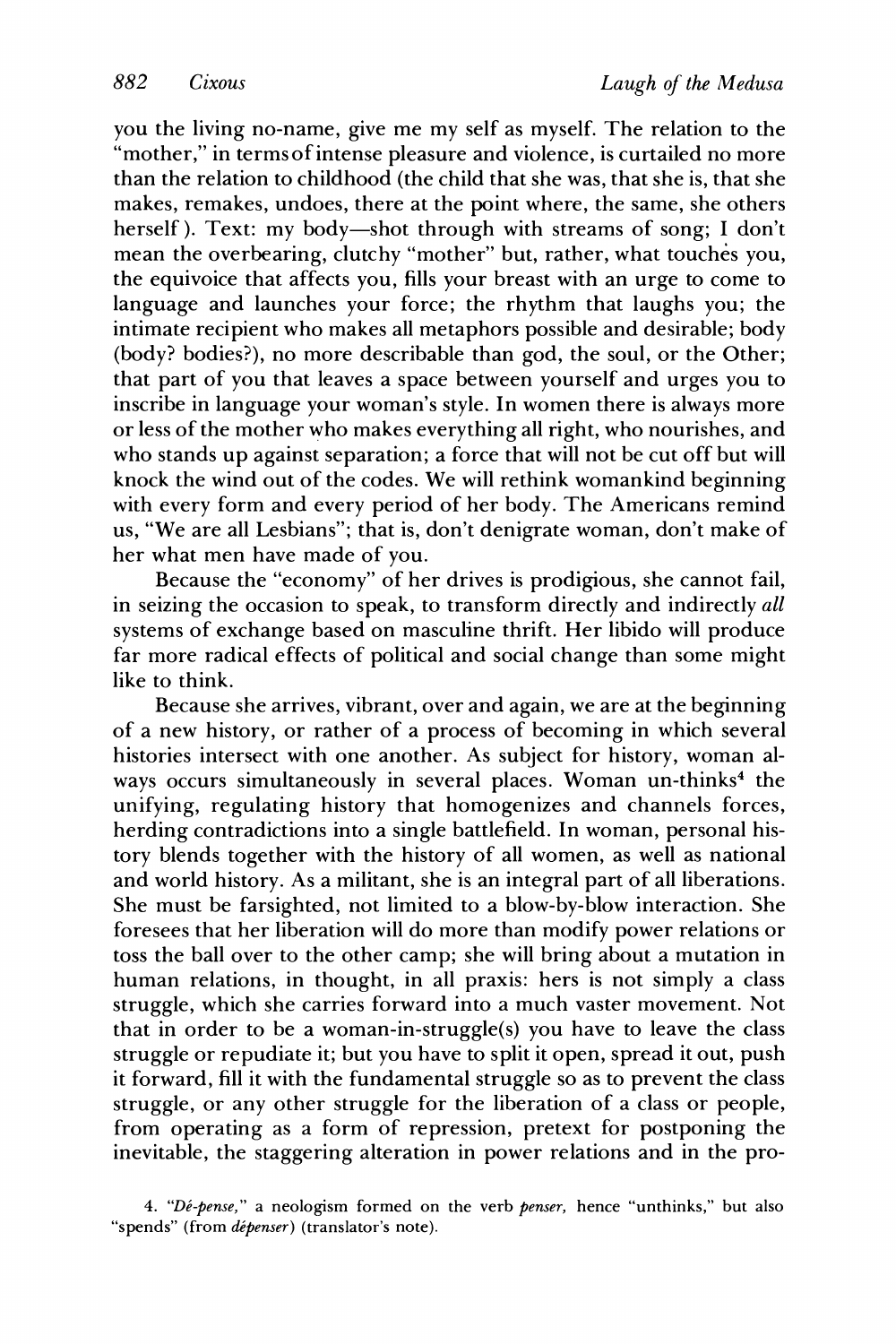duction of individualities. This alteration is already upon us-in the **United States, for example, where millions of night crawlers are in the process of undermining the family and disintegrating the whole of American sociality.** 

**The new history is coming; it's not a dream, though it does extend beyond men's imagination, and for good reason. It's going to deprive them of their conceptual orthopedics, beginning with the destruction of their enticement machine.** 

**It is impossible to define a feminine practice of writing, and this is an impossibility that will remain, for this practice can never be theorized, enclosed, coded-which doesn't mean that it doesn't exist. But it will always surpass the discourse that regulates the phallocentric system; it does and will take place in areas other than those subordinated to philosophico-theoretical domination. It will be conceived of only by subjects who are breakers of automatisms, by peripheral figures that no authority can ever subjugate.** 

**Hence the necessity to affirm the flourishes of this writing, to give form to its movement, its near and distant byways. Bear in mind to begin with (1) that sexual opposition, which has always worked for man's profit to the point of reducing writing, too, to his laws, is only a historico-cultural limit. There is, there will be more and more rapidly pervasive now, a fiction that produces irreducible effects.of femininity. (2) That it is through ignorance that most readers, critics, and writers of both sexes hesitate to admit or deny outright the possibility or the pertinence of a distinction between feminine and masculine writing. It will usually be said, thus disposing of sexual difference: either that all writing, to the extent that it materializes, is feminine; or, inversely-but it comes to the**  same thing—that the act of writing is equivalent to masculine masturba**tion (and so the woman who writes cuts herself out a paper penis); or that writing is bisexual, hence neuter, which again does away with differentiation. To admit that writing is precisely working (in) the inbetween, inspecting the process of the same and of the other without**  which nothing can live, undoing the work of death—to admit this is first **to want the two, as well as both, the ensemble of the one and the other, not fixed in sequences of struggle and expulsion or some other form of death but infinitely dynamized by an incessant process of exchange from one subject to another. A process of different subjects knowing one another and beginning one another anew only from the living boundaries of the other: a multiple and inexhaustible course with millions of encounters and transformations of the same into the other and into the in-between, from which woman takes her forms (and man, in his turn; but that's his other history).** 

**In saying "bisexual, hence neuter," I am referring to the classic conception of bisexuality, which, squashed under the emblem of castra-**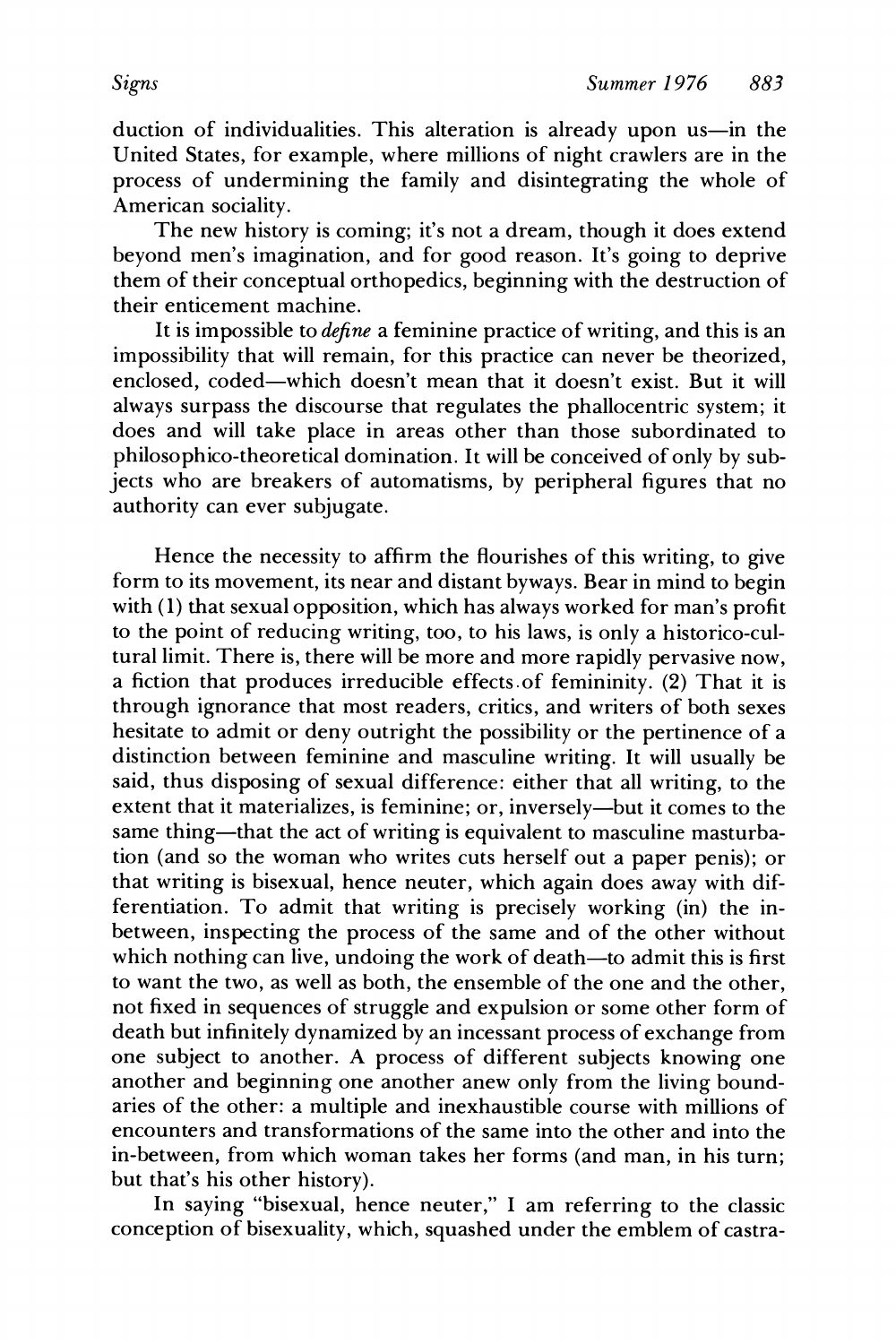**tion fear and along with the fantasy of a "total" being (though composed of two halves), would do away with the difference experienced as an operation incurring loss, as the mark of dreaded sectility.** 

**To this self-effacing, merger-type bisexuality, which would conjure away castration (the writer who puts up his sign: "bisexual written here, come and see," when the odds are good that it's neither one nor the other), I oppose the other bisexuality on which every subject not enclosed in the false theater of phallocentric representationalism has founded his/her erotic universe. Bisexuality: that is, each one's location in self**  (répérage en soi) of the presence—variously manifest and insistent accord**ing to each person, male or female-of both sexes, nonexclusion either of the difference or of one sex, and, from this "self-permission," multiplication of the effects of the inscription of desire, over all parts of my body and the other body.** 

**Now it happens that at present, for historico-cultural reasons, it is women who are opening up to and benefiting from this vatic bisexuality which doesn't annul differences but stirs them up, pursues them, increases their number. In a certain way, "woman is bisexual"; man-it's a secret to no one-being poised to keep glorious phallic monosexuality in view. By virtue of affirming the primacy of the phallus and of bringing it into play, phallocratic ideology has claimed more than one victim. As a woman, I've been clouded over by the great shadow of the scepter and been told: idolize it, that which you cannot brandish. But at the same time, man has been handed that grotesque and scarcely enviable destiny (just imagine) of being reduced to a single idol with clay balls. And consumed, as Freud and his followers note, by a fear of being a woman! For, if psychoanalysis was constituted from woman, to repress femininity (and not so successful a repression at that-men have made it clear), its account of masculine sexuality is now hardly refutable; as with all the "human" sciences, it reproduces the masculine view, of which it is one of the effects.** 

**Here we encounter the inevitable man-with-rock, standing erect in his old Freudian realm, in the way that, to take the figure back to the point where linguistics is conceptualizing it "anew," Lacan preserves it in**  the sanctuary of the phallos  $(\phi)$  "sheltered" from *castration's lack!* Their **"symbolic" exists, it holds power-we, the sowers of disorder, know it only too well. But we are in no way obliged to deposit our lives in their banks of lack, to consider the constitution of the subject in terms of a drama manglingly restaged, to reinstate again and again the religion of the father. Because we don't want that. We don't fawn around the supreme hole. We have no womanly reason to pledge allegiance to the negative. The feminine (as the poets suspected) affirms: ". . . And yes," says Molly, carrying Ulysses off beyond any book and toward the new writing; "I said yes, I will Yes."** 

The Dark Continent is neither dark nor unexplorable.—It is still unex-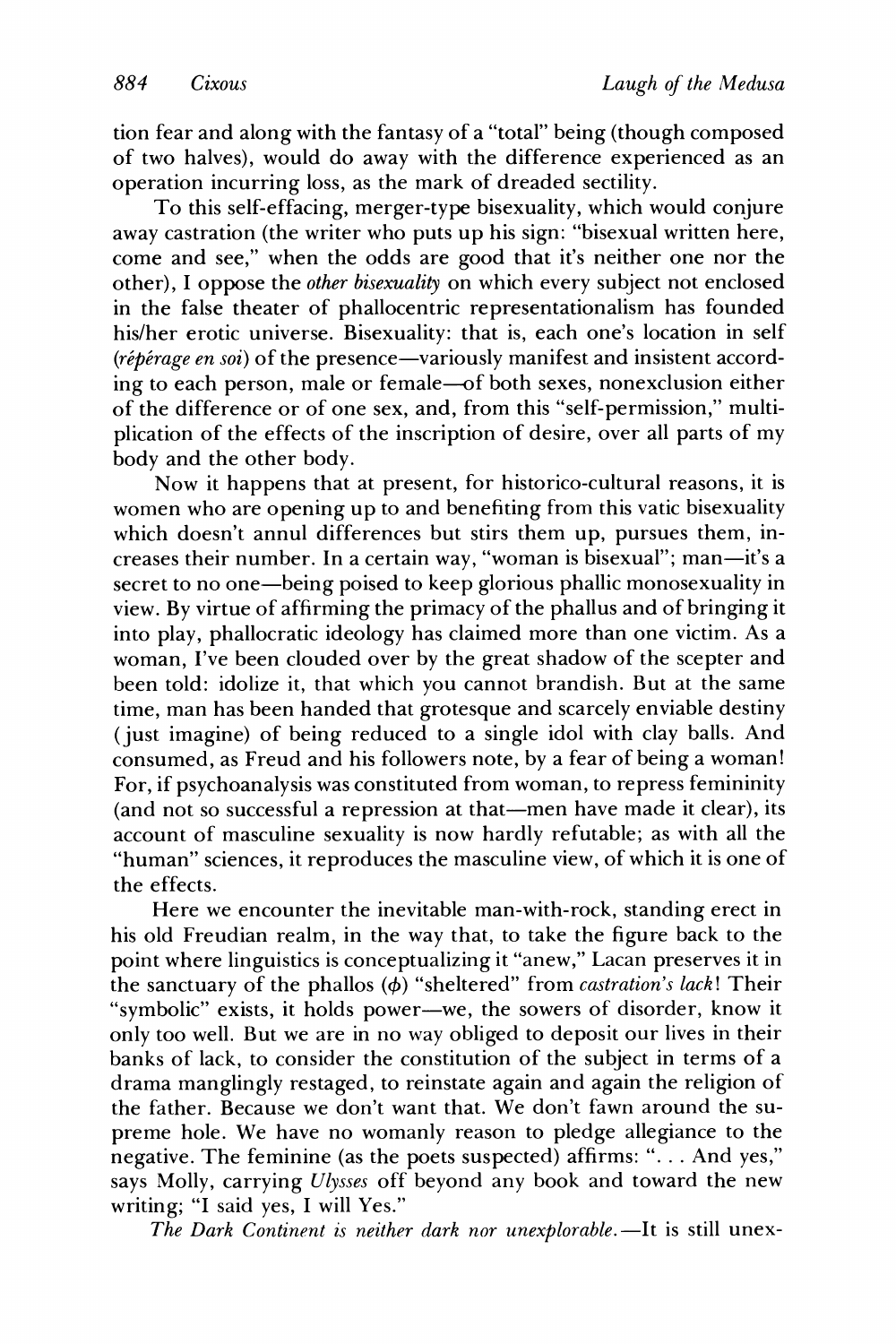**plored only because we've been made to believe that it was too dark to be explorable. And because they want to make us believe that what interests us is the white continent, with its monuments to Lack. And we believed. They riveted us between two horrifying myths: between the Medusa and the abyss. That would be enough to set half the world laughing, except that it's still going on. For the phallologocentric sublation5 is with us, and it's militant, regenerating the old patterns, anchored in the dogma of castration. They haven't changed a thing: they've theorized their desire for reality! Let the priests tremble, we're going to show them our sexts!** 

**Too bad for them if they fall apart upon discovering that women aren't men, or that the mother doesn't have one. But isn't this fear convenient for them? Wouldn't the worst be, isn't the worst, in truth, that women aren't castrated, that they have only to stop listening to the Sirens (for the Sirens were men) for history to change its meaning? You only have to look at the Medusa straight on to see her. And she's not deadly. She's beautiful and she's laughing.** 

**Men say that there are two unrepresentable things: death and the feminine sex. That's because they need femininity to be associated with death; it's the jitters that gives them a hard-on! for themselves! They need to be afraid of us. Look at the trembling Perseuses moving backward toward us, clad in apotropes. What lovely backs! Not another minute to lose. Let's get out of here.** 

**Let's hurry: the continent is not impenetrably dark. I've been there often. I was overjoyed one day to run into Jean Genet. It was in Pompes**  funèbres.<sup>6</sup> He had come there led by his Jean. There are some **men (all too few) who aren't afraid of femininity.** 

**Almost everything is yet to be written by women about femininity: about their sexuality, that is, its infinite and mobile complexity, about their eroticization, sudden turn-ons of a certain miniscule-immense area of their bodies; not about destiny, but about the adventure of such and such a drive, about trips, crossings, trudges, abrupt and gradual awakenings, discoveries of a zone at one time timorous and soon to be forthright. A woman's body, with its thousand and one thresholds of ardor-once, by smashing yokes and censors, she lets it articulate the profusion of meanings that run through it in every direction-will make the old single-grooved mother tongue reverberate with more than one language.** 

**We've been turned away from our bodies, shamefully taught to ignore them, to strike them with that stupid sexual modesty; we've been made victims of the old fool's game: each one will love the other sex. I'll give you your body and you'll give me mine. But who are the men who give women the body that women blindly yield to them? Why so few** 

**<sup>5.</sup> Standard English term for the Hegelian Aufhebung, the French la releve.** 

<sup>6.</sup> Jean Genêt, Pompes funèbres (Paris, 1948), p. 185.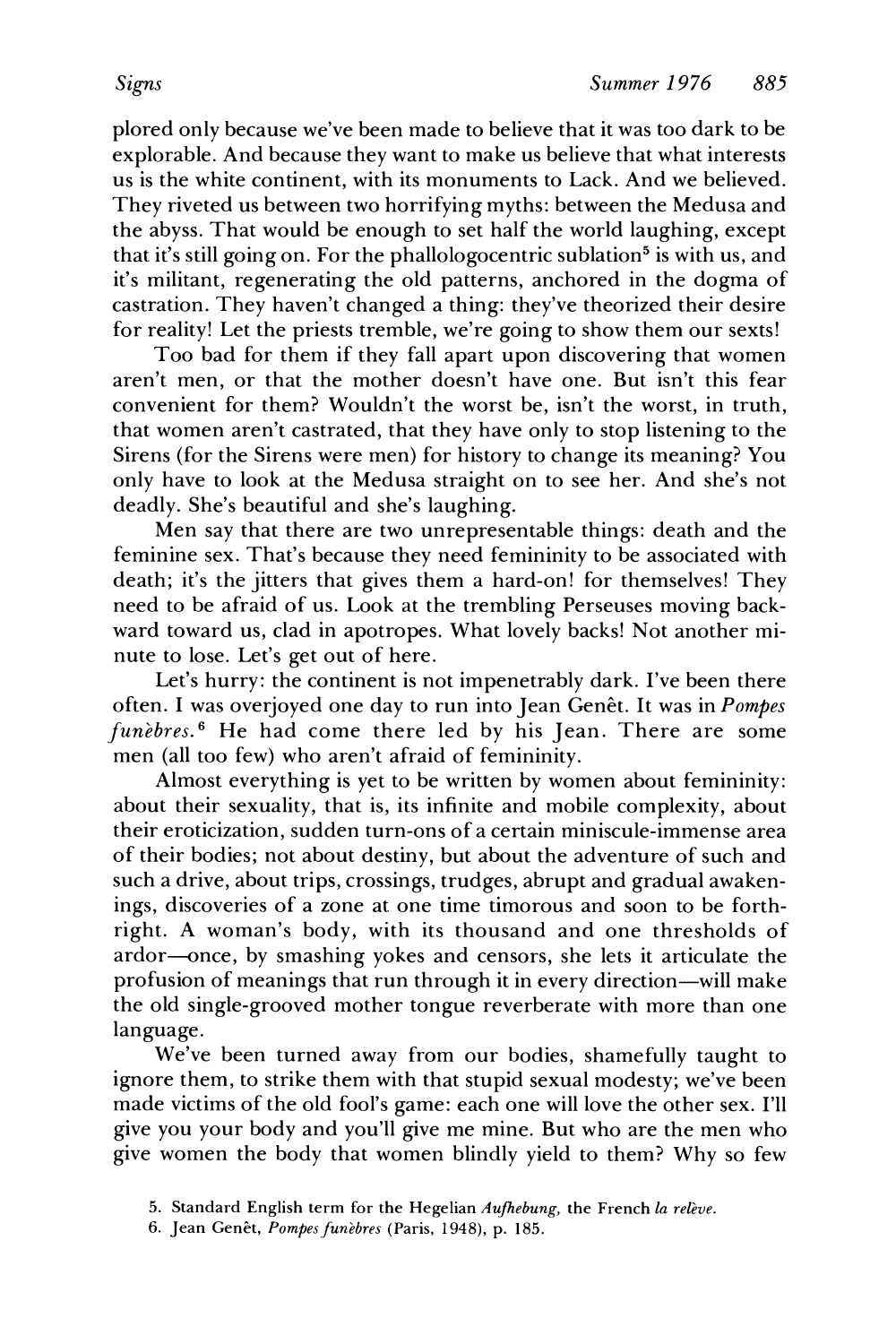**texts? Because so few women have as yet won back their body. Women must write through their bodies, they must invent the impregnable language that will wreck partitions, classes, and rhetorics, regulations and codes, they must submerge, cut through, get beyond the ultimate reserve-discourse, including the one that laughs at the very idea of pronouncing the word "silence," the one that, aiming for the impossible, stops short before the word "impossible" and writes it as "the end."** 

**Such is the strength of women that, sweeping away syntax, breaking that famous thread (just a tiny little thread, they say) which acts for men as a surrogate umbilical cord, assuring them-otherwise they couldn't come-that the old lady is always right behind them, watching them make phallus, women will go right up to the impossible.** 

**When the "repressed" of their culture and their society returns, it's an explosive, utterly destructive, staggering return, with a force never yet unleashed and equal to the most forbidding of suppressions. For when the Phallic period comes to an end, women will have been either annihilated or borne up to the highest and most violent incandescence. Muffled throughout their history, they have lived in dreams, in bodies (though muted), in silences, in aphonic revolts.** 

**And with such force in their fragility; a fragility, a vulnerability, equal to their incomparable intensity. Fortunately, they haven't sublimated; they've saved their skin, their energy. They haven't worked at liquidating the impasse of lives without futures. They have furiously inhabited these sumptuous bodies: admirable hysterics who made Freud succumb to many voluptuous moments impossible to confess, bombarding his Mosaic statue with their carnal and passionate body words, haunting him with their inaudible and thundering denunciations, dazzling, more than naked underneath the seven veils of modesty. Those who, with a single word of the body, have inscribed the vertiginous immensity of a history which is sprung like an arrow from the whole history of men and from biblico-capitalist society, are the women, the supplicants of yesterday, who come as forebears of the new women, after whom no intersubjective relation will ever be the same. You, Dora, you the indomitable, the poetic body, you are the true "mistress" of the Signifier. Before long your efficacity will be seen at work when your speech is no longer suppressed, its point turned in against your breast, but written out over against the other.** 

In body.—More so than men who are coaxed toward social success, **toward sublimation, women are body. More body, hence more writing. For a long time it has been in body that women have responded to persecution, to the familial-conjugal enterprise of domestication, to the repeated attempts at castrating them. Those who have turned their tongues 10,000 times seven times before not speaking are either dead**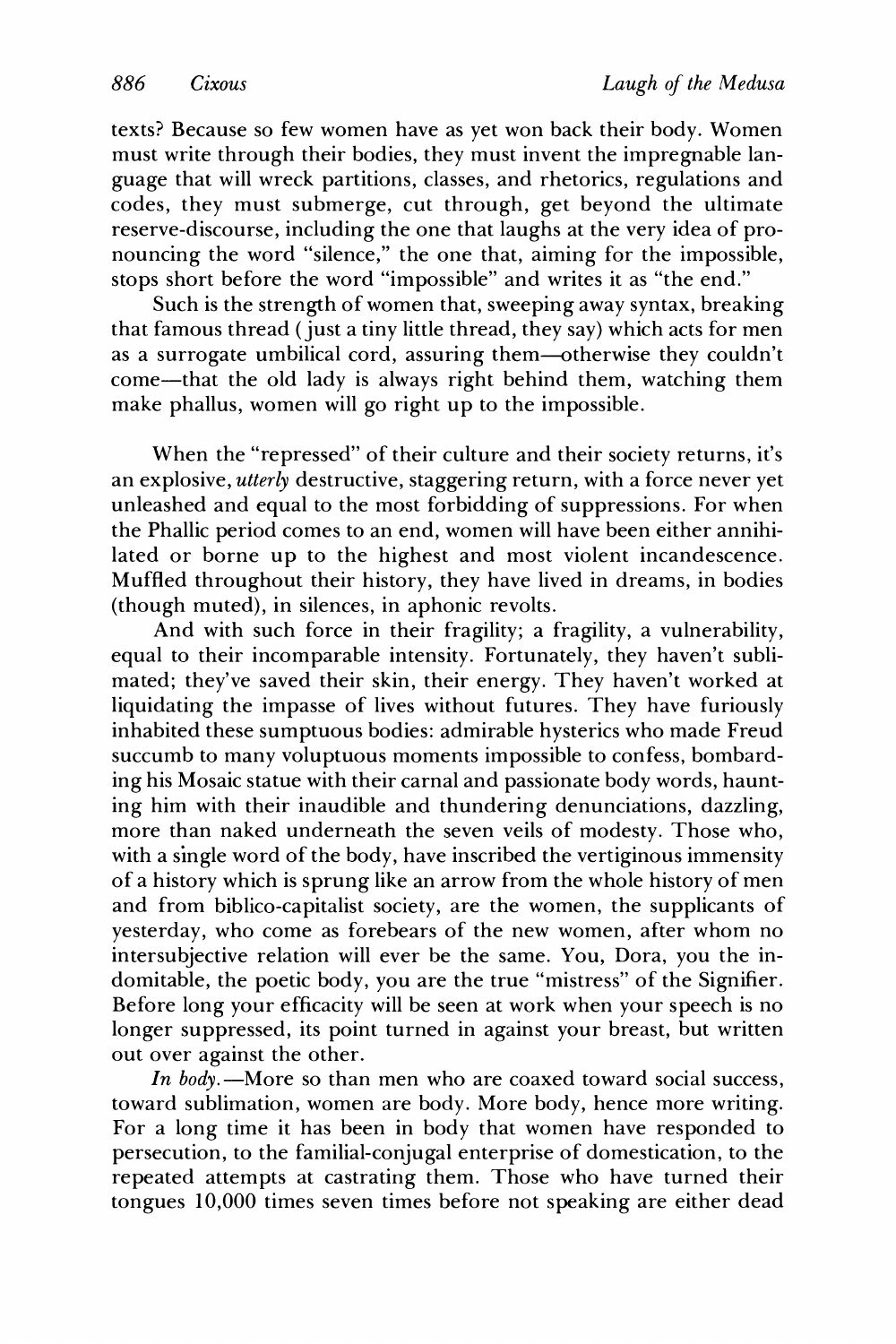**from it or more familiar with their tongues and their mouths than anyone else. Now, I-woman am going to blow up the Law: an explosion henceforth possible and ineluctable; let it be done, right now, in language.** 

**Let us not be trapped by an analysis still encumbered with the old automatisms. It's not to be feared that language conceals an invincible adversary, because it's the language of men and their grammar. We mustn't leave them a single place that's any more theirs alone than we are.** 

**If woman has always functioned "within" the discourse of man, a signifier that has always referred back to the opposite signifier which annihilates its specific energy and diminishes or stifles its very different sounds, it is time for her to dislocate this "within," to explode it, turn it around, and seize it; to make it hers, containing it, taking it in her own mouth, biting that tongue with her very own teeth to invent for herself a language to get inside of. And you'll see with what ease she will spring**  forth from that "within"—the "within" where once she so drowsily **crouched-to overflow at the lips she will cover the foam.** 

**Nor is the point to appropriate their instruments, their concepts, their places, or to begrudge them their position of mastery. Just because there's a risk of identification doesn't mean that we'll succumb. Let's leave it to the worriers, to masculine anxiety and its obsession with how to dominate the way things work-knowing "how it works" in order to "make it work." For us the point is not to take possession in order to internalize or manipulate, but rather to dash through and to "fly."7** 

**Flying is woman's gesture-flying in language and making it fly. We have all learned the art of flying and its numerous techniques; for centuries we've been able to possess anything only by flying; we've lived in flight, stealing away, finding, when desired, narrow passageways, hidden crossovers. It's no accident that voler has a double meaning, that it plays on each of them and thus throws off the agents of sense. It's no accident: women take after birds and robbers just as robbers take after women and birds. They (illes)8 go by, fly the coop, take pleasure in jumbling the order of space, in disorienting it, in changing around the furniture, dislocating things and values, breaking them all up, emptying structures, and turning propriety upside down.** 

**What woman hasn't flown/stolen? Who hasn't felt, dreamt, performed the gesture that jams sociality? Who hasn't crumbled, held up to ridicule, the bar of separation? Who hasn't inscribed with her body the differential, punctured the system of couples and opposition? Who, by** 

**<sup>7.</sup> Also, "to steal." Both meanings of the verb voler are played on, as the text itself explains in the following paragraph (translator's note).** 

**<sup>8.</sup> Illes is a fusion of the masculine pronoun ils, which refers back to birds and robbers, with the feminine pronoun elles, which refers to women (translator's note).**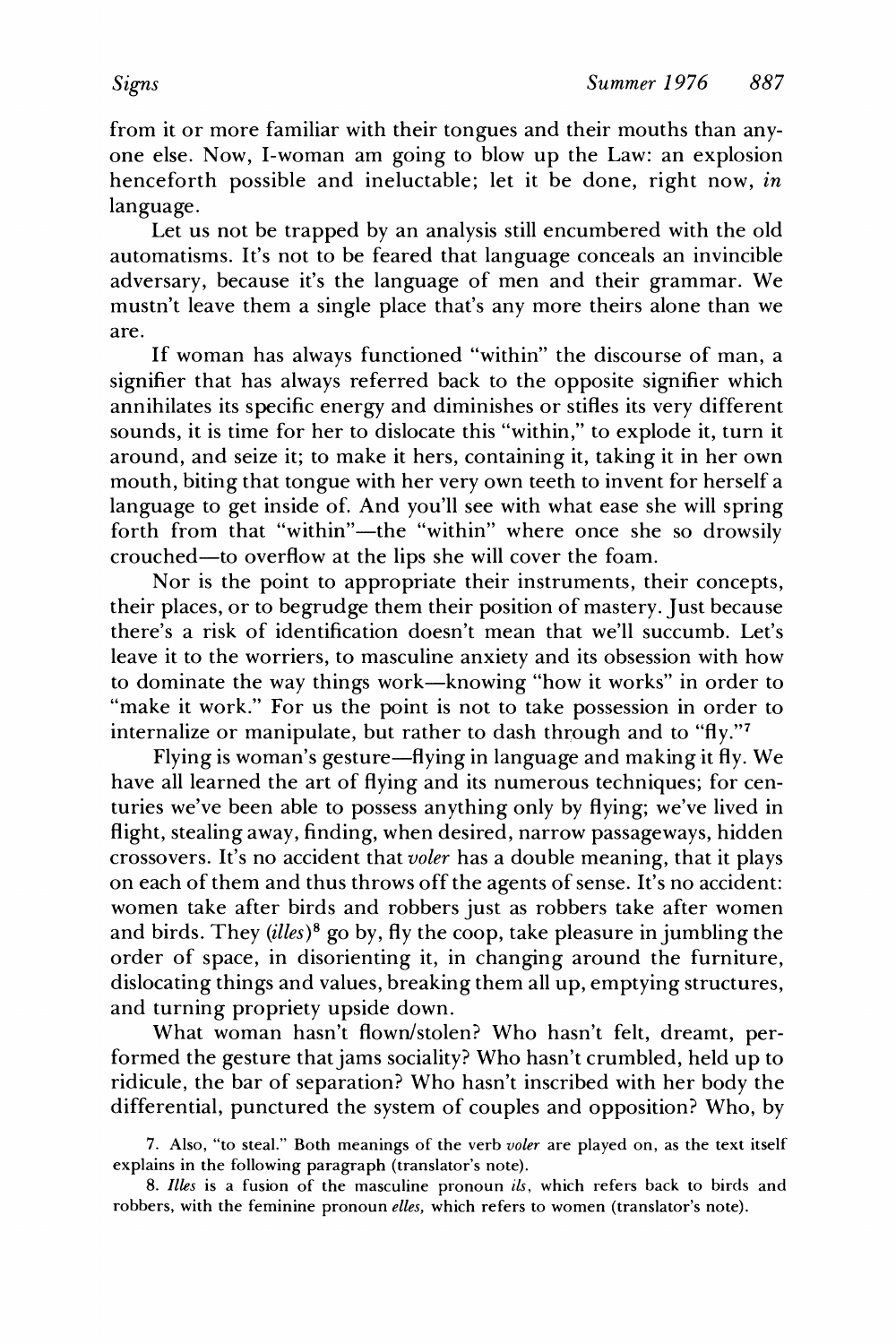**some act of transgression, hasn't overthrown successiveness, connection, the wall of circumfusion?** 

**A feminine text cannot fail to be more than subversive. It is volcanic; as it is written it brings about an upheaval of the old property crust, carrier of masculine investments; there's no other way. There's no room for her if she's not a he. If she's a her-she, it's in order to smash everything, to shatter the framework of institutions, to blow up the law, to break up the "truth" with laughter.** 

**For once she blazes her trail in the symbolic, she cannot fail to make of it the chaosmos of the "personal"-in her pronouns, her nouns, and her clique of referents. And for good reason. There will have been the long history of gynocide. This is known by the colonized peoples of yesterday, the workers, the nations, the species off whose backs the history of men has made its gold; those who have known the ignominy of persecution derive from it an obstinate future desire for grandeur; those who are locked up know better than their jailers the taste of free air. Thanks to their history, women today know (how to do and want) what men will be able to conceive of only much later. I say woman overturns the "personal," for if, by means of laws, lies, blackmail, and marriage, her right to herself has been extorted at the same time as her name, she has been able, through the very movement of mortal alienation, to see more closely the inanity of "propriety," the reductive stinginess of the masculine-conjugal subjective economy, which she doubly resists. On the one hand she has constituted herself necessarily as that "person" capable of losing a part of herself without losing her integrity. But secretly, silently, deep down inside, she grows and multiplies, for, on the other hand, she knows far more about living and about the relation between the economy of the drives and the management of the ego than any man. Unlike man, who holds so dearly to his title and his titles, his pouches of value, his cap, crown, and everything connected with his head, woman couldn't care less about the fear of decapitation (or castration), adventuring, without the masculine temerity, into anonymity, which she can merge with without annihilating herself: because she's a giver.** 

**I shall have a great deal to say about the whole deceptive problematic of the gift. Woman is obviously not that woman Nietzsche dreamed of who gives only in order to.9 Who could ever think of the gift as a gift-that-takes? Who else but man, precisely the one who would like to take everything?** 

**9. Reread Derrida's text, "Le Style de la femme," in Nietzsche aujourd'hui (Paris: Union**  Générale d'Editions, Coll. 10/18), where the philosopher can be seen operating an **Aufhebung of all philosophy in its systematic reducing of woman to the place of seduction: she appears as the one who is taken for; the bait in person, all veils unfurled, the one who doesn't give but who gives only in order to (take).**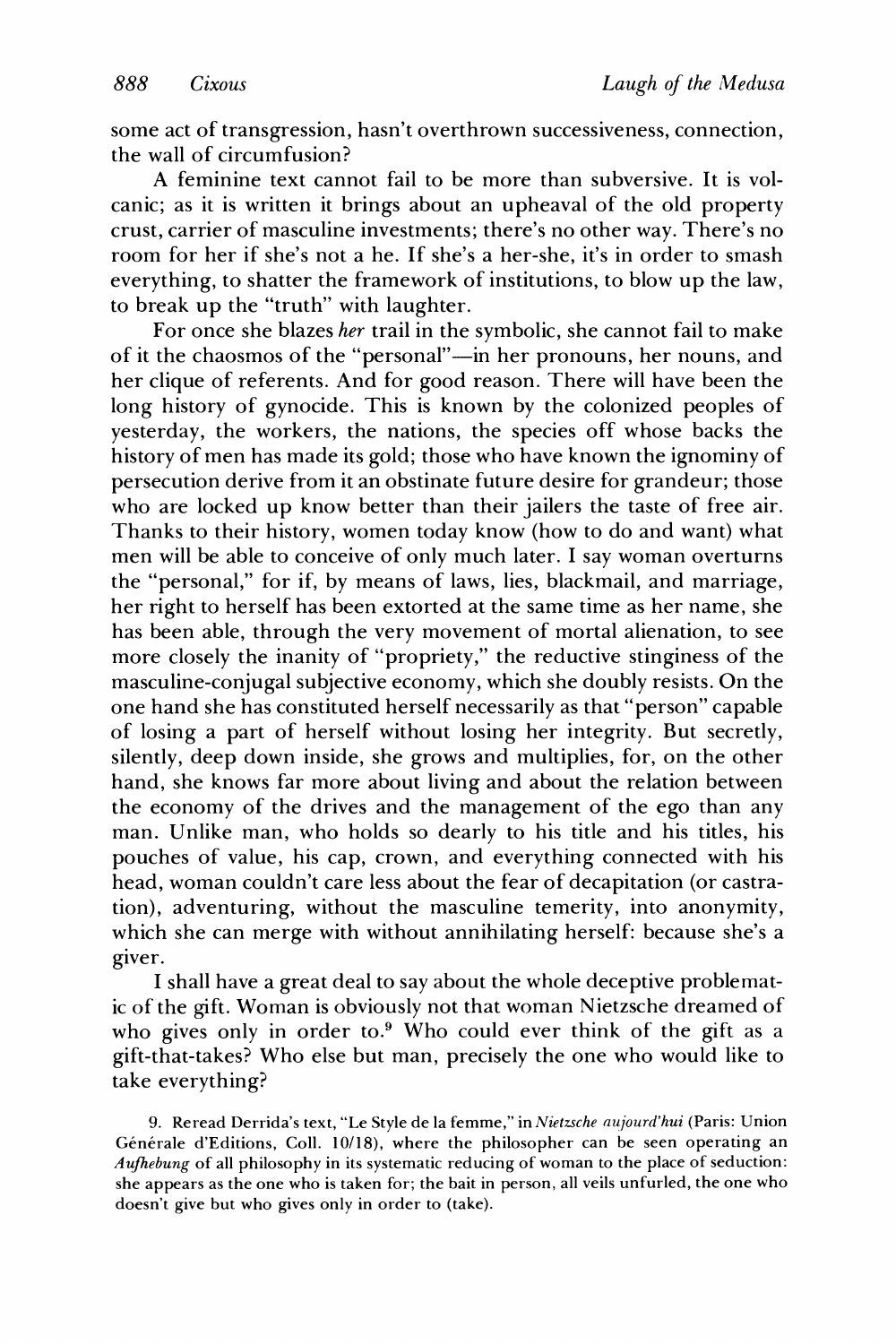**If there is a "propriety of woman," it is paradoxically her capacity to depropriate unselfishly: body without end, without appendage, without principal "parts." If she is a whole, it's a whole composed of parts that are wholes, not simple partial objects but a moving, limitlessly changing ensemble, a cosmos tirelessly traversed by Eros, an immense astral space not organized around any one sun that's any more of a star than the others.** 

**This doesn't mean that she's an undifferentiated magma, but that she doesn't lord it over her body or her desire. Though masculine sexuality gravitates around the penis, engendering that centralized body (in political anatomy) under the dictatorship of its parts, woman does not bring about the same regionalization which serves the couple head/genitals and which is inscribed only within boundaries. Her libido is cosmic, just as her unconscious is worldwide. Her writing can only keep going, without ever inscribing or discerning contours, daring to make these vertiginous crossings of the other(s) ephemeral and passionate sojourns in him, her, them, whom she inhabits long enough to look at from the point closest to their unconscious from the moment they awaken, to love them at the point closest to their drives; and then further, impregnated through and through with these brief, identificatory embraces, she goes and passes into infinity. She alone dares and wishes to know from within, where she, the outcast, has never ceased to hear the resonance of fore-language. She lets the other language speak-the language of 1,000 tongues which knows neither enclosure nor death. To life she refuses nothing. Her language does not contain, it carries; it does not hold back, it makes possible. When id is ambiguously uttered-the wonder of being several-she doesn't defend herself against these unknown women whom she's surprised at becoming, but derives pleasure from this gift of alterability. I am spacious, singing flesh, on which is grafted no one knows which I, more or less human, but alive because of transformation.** 

**Write! and your self-seeking text will know itself better than flesh and blood, rising, insurrectionary dough kneading itself, with sonorous, perfumed ingredients, a lively combination of flying colors, leaves, and rivers plunging into the sea we feed. "Ah, there's her sea," he will say as he holds out to me a basin full of water from the little phallic mother from whom he's inseparable. But look, our seas are what we make of them, full of fish or not, opaque or transparent, red or black, high or smooth, narrow or bankless; and we are ourselves sea, sand, coral, seaweed, beaches, tides, swimmers, children, waves .... More or less wavily sea, earth, sky-what matter would rebuff us? We know how to speak them all.** 

**Heterogeneous, yes. For her joyous benefit she is erogenous; she is the erotogeneity of the heterogeneous: airborne swimmer, in flight, she**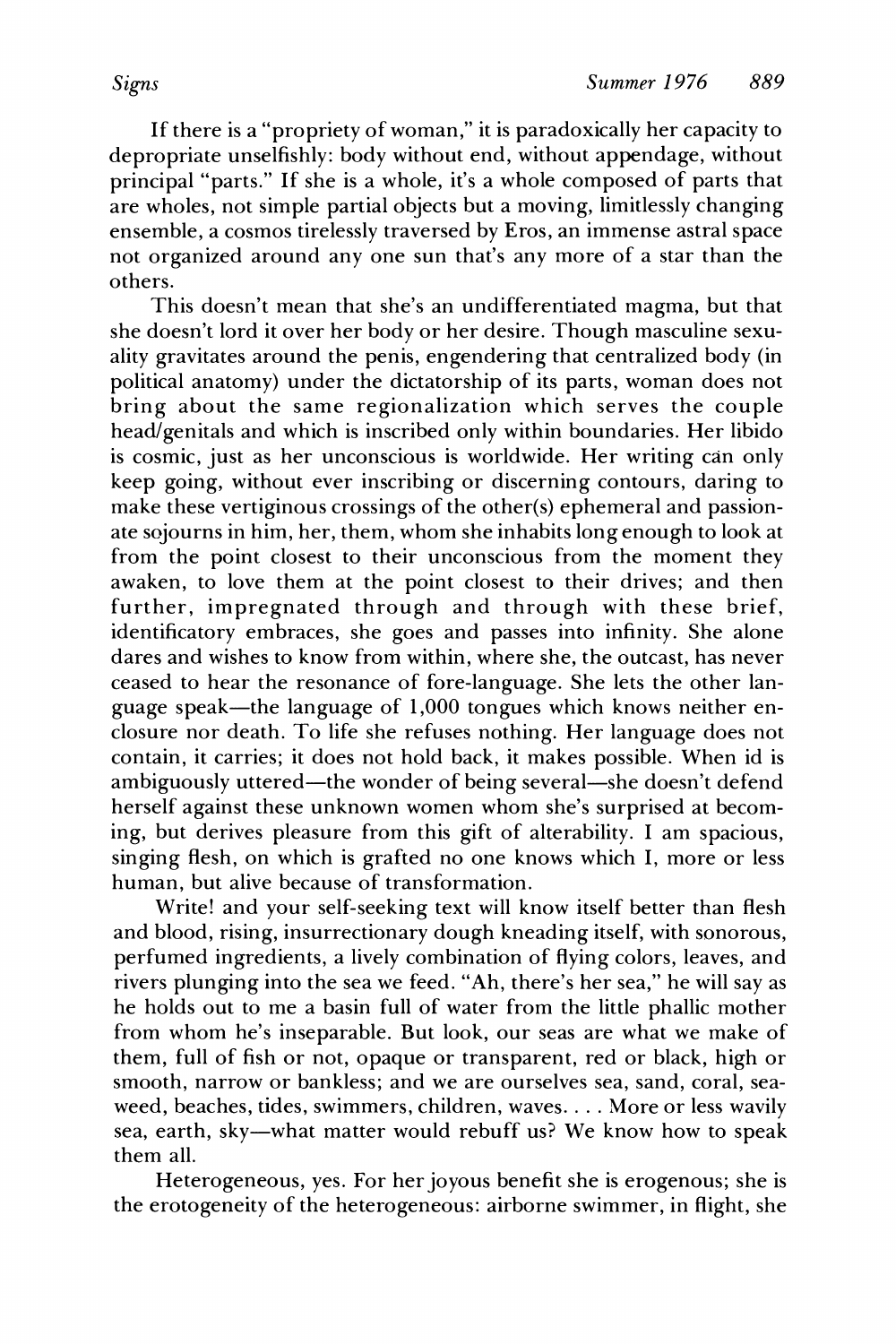**does not cling to herself; she is dispersible, prodigious, stunning, desirous and capable of others, of the other woman that she will be, of the other woman she isn't, of him, of you.** 

**Woman be unafraid of any other place, of any same, or any other. My eyes, my tongue, my ears, my nose, my skin, my mouth, my body-for-(the)-other-not that I long for it in order to fill up a hole, to provide against some defect of mine, or because, as fate would have it, I'm spurred on by feminine "jealousy"; not because I've been dragged into the whole chain of substitutions that brings that which is substituted back to its ultimate object. That sort of thing you would expect to come straight out of "Tom Thumb," out of the Penisneid whispered to us by old grandmother ogresses, servants to their father-sons. If they believe, in order to muster up some self-importance, if they really need to believe that we're dying of desire, that we are this hole fringed with desire for their penis-that's their immemorial business. Undeniably (we verify it at our own expense-but also to our amusement), it's their business to let us know they're getting a hard-on, so that we'll assure them (we the maternal mistresses of their little pocket signifier) that they still can, that it's still there-that men structure themselves only by being fitted with a feather. In the child it's not the penis that the woman desires, it's not that famous bit of skin around which every man gravitates. Pregnancy cannot be traced back, except within the historical limits of the ancients, to some form of fate, to those mechanical substitutions brought about by the unconscious of some eternal "jealous woman"; not to penis envies; and not to narcissism or to some sort of homosexuality linked to the everpresent mother! Begetting a child doesn't mean that the woman or the man must fall ineluctably into patterns or must recharge the circuit of reproduction. If there's a risk there's not an inevitable trap: may women be spared the pressure, under the guise of consciousness-raising, of a**  supplement of interdictions. Either you want a kid or you don't-that's **your business. Let nobody threaten you; in satisfying your desire, let not the fear of becoming the accomplice to a sociality succeed the old-time fear of being "taken." And man, are you still going to bank on everyone's blindness and passivity, afraid lest the child make a father and, consequently, that in having a kid the woman land herself more than one bad deal by engendering all at once child-mother-father-family? No; it's up to you to break the old circuits. It will be up to man and woman to render obsolete the former relationship and all its consequences, to consider the launching of a brand-new subject, alive, with defamilialization. Let us demater-paternalize rather than deny woman, in an effort to avoid the co-optation of procreation, a thrilling era of the body. Let us defetishize. Let's get away from the dialectic which has it that the only good father is a dead one, or that the child is the death of his parents. The child is the other, but the other without violence, bypassing loss,**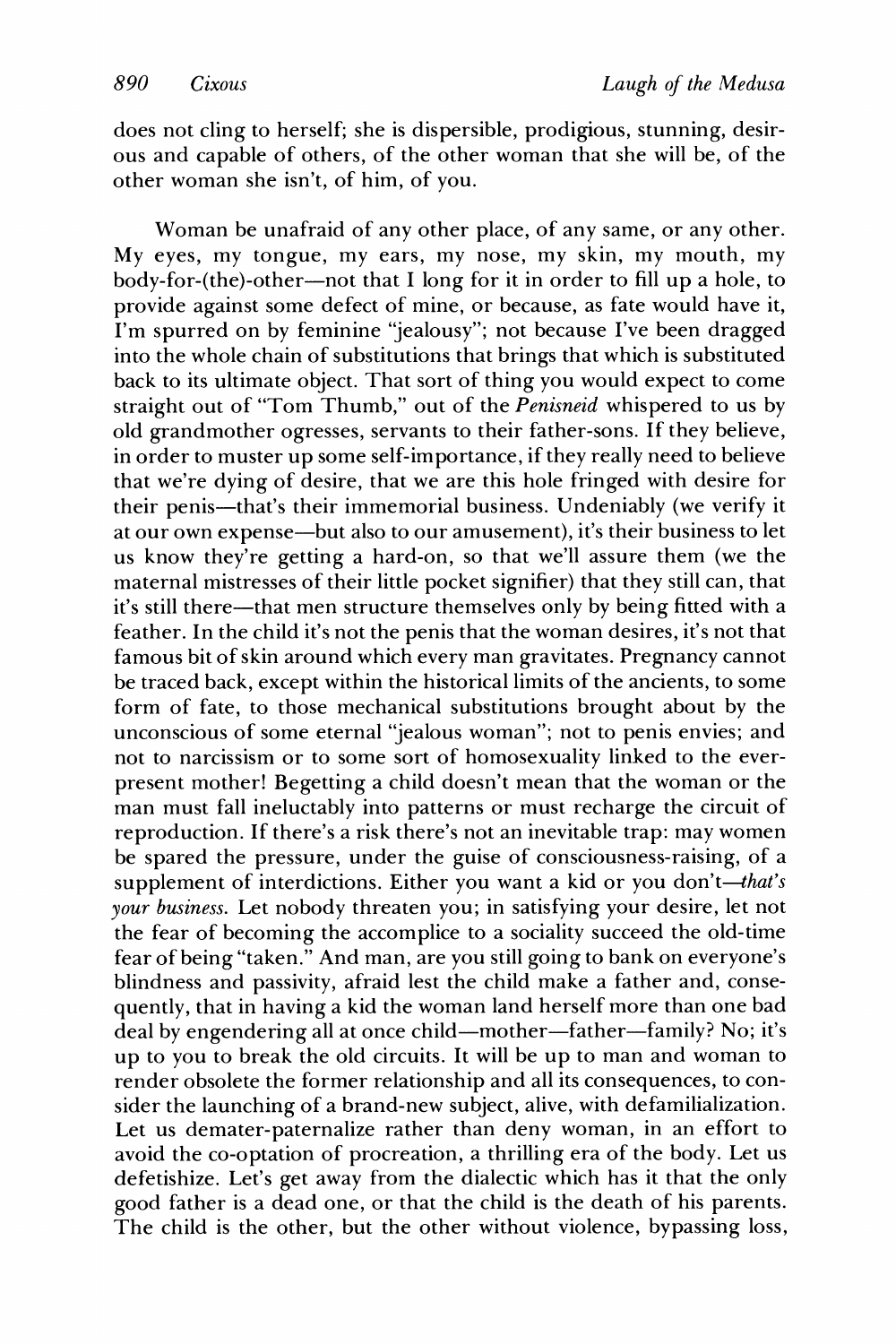**struggle. We're fed up with the reuniting of bonds forever to be severed, with the litany of castration that's handed down and genealogized. We won't advance backward anymore; we're not going to repress something so simple as the desire for life. Oral drive, anal drive, vocal drive-all these drives are our strengths, and among them is the gestation drive -just like the desire to write: a desire to live self from within, a desire for the swollen belly, for language, for blood. We are not going to refuse, if it should happen to strike our fancy, the unsurpassed pleasures of pregnancy which have actually been always exaggerated or conjured away-or cursed-in the classic texts. For if there's one thing that's been repressed here's just the place to find it: in the taboo of the pregnant woman. This says a lot about the power she seems invested with at the time, because it has always been suspected, that, when pregnant, the woman not only doubles her market value, but-what's more**  important-takes on intrinsic value as a woman in her own eyes and, **undeniably, acquires body and sex.** 

**There are thousands of ways of living one's pregnancy; to have or not to have with that still invisible other a relationship of another intensity. And if you don't have that particular yearning, it doesn't mean that you're in any way lacking. Each body distributes in its own special way, without model or norm, the nonfinite and changing totality of its desires. Decide for yourself on your position in the arena of contradictions, where pleasure and reality embrace. Bring the other to life. Women know how to live detachment; giving birth is neither losing nor increasing. It's adding to life an other. Am I dreaming? Am I mis-recognizing? You, the defenders of "theory," the sacrosanct yes-men of Concept, enthroners of the phallus (but not of the penis):** 

**Once more you'll say that all this smacks of "idealism," or what's worse, you'll splutter that I'm a "mystic."** 

**And what about the libido? Haven't I read the "Signification of the Phallus"? And what about separation, what about that bit of self for which, to be born, you undergo an ablation-an ablation, so they say, to be forever commemorated by your desire?** 

**Besides, isn't it evident that the penis gets around in my texts, that I give it a place and appeal? Of course I do. I want all. I want all of me with all of him. Why should I deprive myself of a part of us? I want all of us.**  Woman of course has a desire for a "loving desire" and not a jealous one. **But not because she is gelded; not because she's deprived and needs to be filled out, like some wounded person who wants to console herself or seek vengeance: I don't want a penis to decorate my body with. But I do desire the other for the other, whole and entire, male or female; because living means wanting everything that is, everything that lives, and wanting it alive. Castration? Let others toy with it. What's a desire originating from a lack? A pretty meager desire.** 

**The woman who still allows herself to be threatened by the big dick,**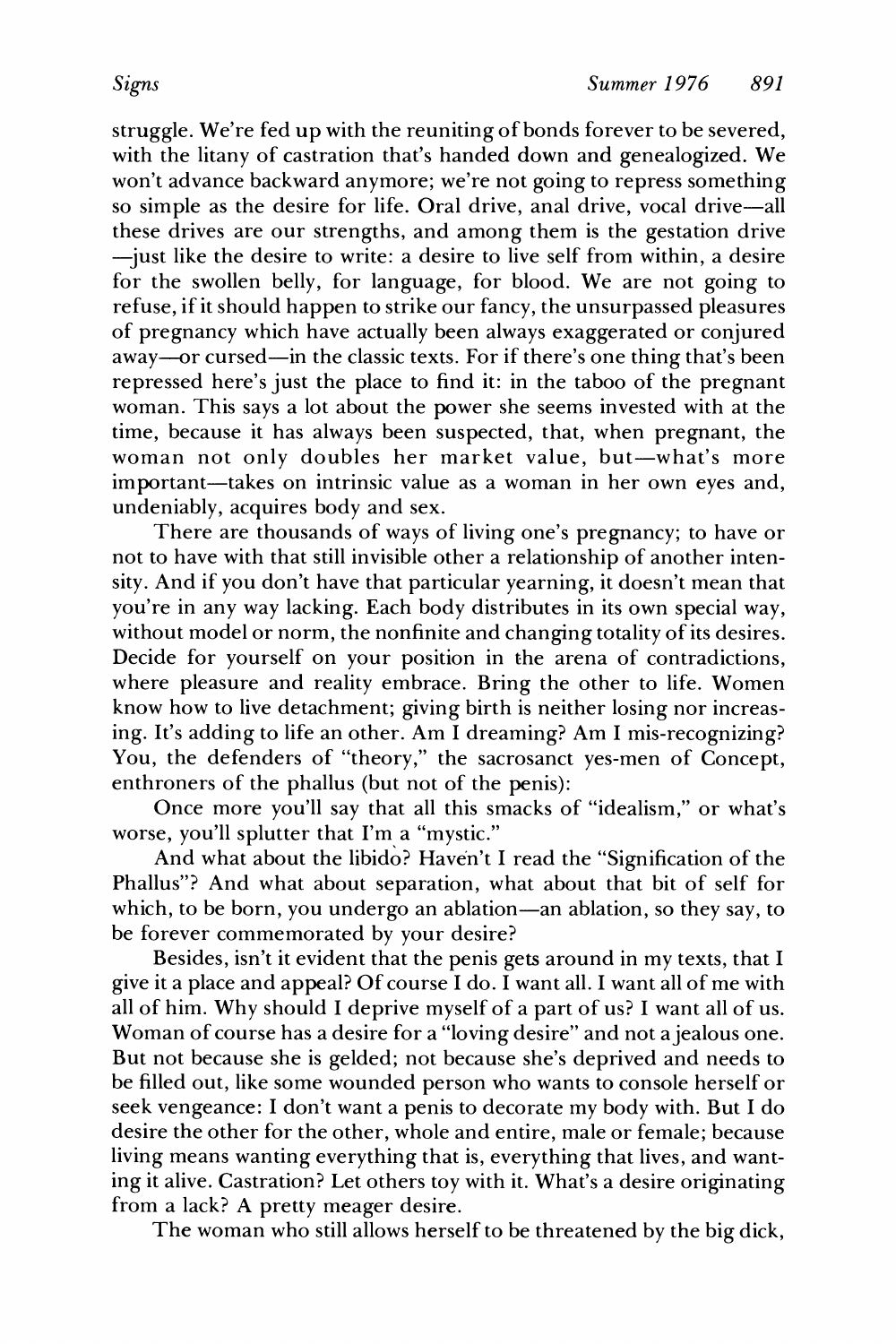**who's still impressed by the commotion of the phallic stance, who still leads a loyal master to the beat of the drum: that's the woman of yesterday. They still exist, easy and numerous victims of the oldest of farces: either they're cast in the original silent version in which, as titanesses lying under the mountains they make with their quivering, they never see erected that theoretic monument to the golden phallus looming, in the old manner, over their bodies. Or, coming today out of their infans period and into the second, "enlightened" version of their virtuous debasement, they see themselves suddenly assaulted by the builders of the analytic empire and, as soon as they've begun to formulate the new desire, naked, nameless, so happy at making an appearance, they're taken in their bath by the new old men, and then, whoops! Luring them with flashy signifiers, the demon of interpretation-oblique, decked out in modernity-sells them the same old handcuffs, baubles, and chains. Which castration do you prefer? Whose degrading do you like better, the father's or the mother's? Oh, what pwetty eyes, you pwetty little girl.**  Here, buy my glasses and you'll see the Truth-Me-Myself tell you every**thing you should know. Put them on your nose and take a fetishist's look**  (you are me, the other analyst—that's what I'm telling you) at your body **and the body of the other. You see? No? Wait, you'll have everything explained to you, and you'll know at last which sort of neurosis you're related to. Hold still, we're going to do your portrait, so that you can begin looking like it right away.** 

**Yes, the naives to the first and second degree are still legion. If the New Women, arriving now, dare to create outside the theoretical, they're called in by the cops of the signifier, fingerprinted, remonstrated, and brought into the line of order that they are supposed to know; assigned by force of trickery to a precise place in the chain that's always formed for the benefit of a privileged signifier. We are pieced back to the string which leads back, if not to the Name-of-the-Father, then, for a new twist, to the place of the phallic-mother.** 

**Beware, my friend, of the signifier that would take you back to the authority of a signified! Beware of diagnoses that would reduce your generative powers. "Common" nouns are also proper nouns that disparage your singularity by classifying it into species. Break out of the circles; don't remain within the psychoanalytic closure. Take a look around, then cut through!** 

**And if we are legion, it's because the war of liberation has only made as yet a tiny breakthrough. But women are thronging to it. I've seen them, those who will be neither dupe nor domestic, those who will not fear the risk of being a woman; will not fear any risk, any desire, any space still unexplored in themselves, among themselves and others or anywhere else. They do not fetishize, they do not deny, they do not hate. They observe, they approach, they try to see the other woman, the child,**